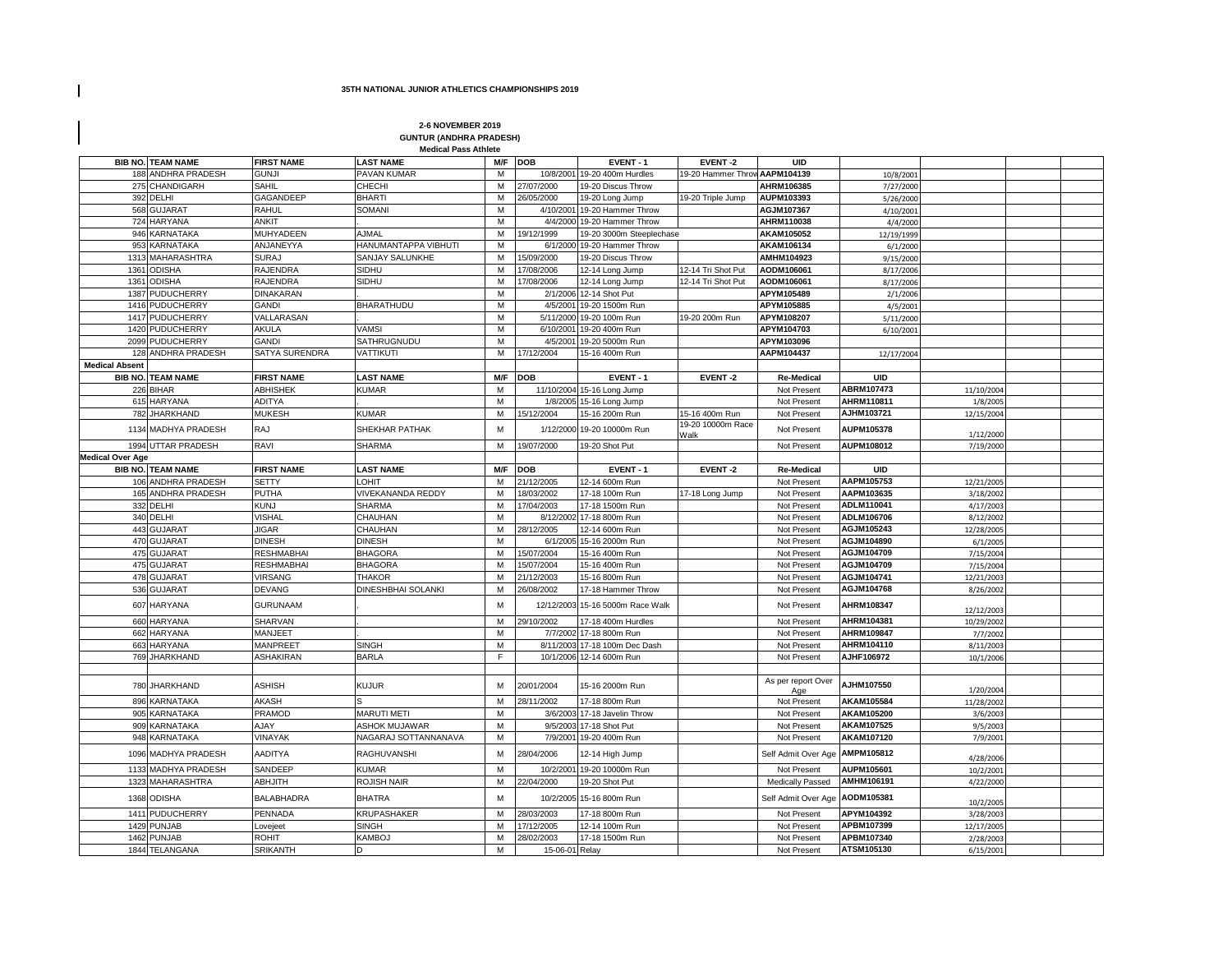|         | 1883 UTTAR PRADESH                | <b>SUHEL</b>            | ALI                   | M              |                        | 5/4/2004 15-16 800m Run                     |                    | Not Present                   | AUPM108087                 | 5/4/2004                 |                         |  |
|---------|-----------------------------------|-------------------------|-----------------------|----------------|------------------------|---------------------------------------------|--------------------|-------------------------------|----------------------------|--------------------------|-------------------------|--|
|         | 2101 AFI- PUNJAB                  | <b>HARNOOR</b>          | SINGH SANDHU          | M              |                        | 9/8/2002 17-18 Discus Throw                 |                    | Pass by Medical<br>Commission | APBM106755                 | 9/8/2002                 |                         |  |
|         | 2106 AFI-SSCB                     | SOHIL                   | AKHTAR                | M              | 26/02/2004             | 15-16 Long Jump                             |                    | Not Present                   | AUPM105631                 | 2/26/2004                |                         |  |
| 620     | <b>HARYANA</b>                    | Mohit                   |                       | ${\sf m}$      | 12/12/2003             | Med Relay                                   |                    | Self Admit Over Age           | AHRM107121                 | 12/12/2003               |                         |  |
| 855     | <b>KARNATAKA</b>                  | <b>MOORTHI</b>          | HВ                    | M              | 15/01/2004             | 15-16 Javelin Throw                         |                    | Not Present                   | AKAM106881                 | 1/15/2004                |                         |  |
| 910     | KARNATAKA                         | <b>KARTHIK</b>          | <b>BALAKUNDI</b>      | M              | 6/4/2002               | 17-18 Shot Put                              |                    | Over Age Over Age<br>Over Age | Not Present                | AKAM107291               | 6/4/2002                |  |
|         |                                   |                         |                       |                |                        |                                             |                    |                               |                            |                          |                         |  |
| BIB NO. | <b>TEAM NAME</b>                  | <b>FIRST NAME</b>       | <b>LAST NAME</b>      |                | M/F DOB                | EVENT-1                                     | EVENT-2            |                               | Not Present                | <b>UID</b>               |                         |  |
|         | 159 ANDHRA PRADESH                | P BHARATH               | YADAV                 | M              |                        | 9/7/2002 17-18 200m Run                     |                    | Over Age                      | Not Present                | AAPM102218               | 9/7/2002                |  |
|         | 235 BIHAR                         | ROHIT                   | <b>SINGH</b>          | M              | 27/07/2002             | 17-18 Javelin Throw                         |                    | Over Age                      | Not Present                | ABRM107733               | 7/27/2002               |  |
|         | 246 BIHAR                         | SAURABH                 | KUMAR                 | M              | 14/03/2001             | 19-20 Discus Throw                          |                    | Over Age                      | Not Present                | ABRM106664               | 3/14/2001               |  |
|         | 264 CHANDIGARH                    | AMRITPAL                | <b>SINGH</b>          | M              | 23/01/2002             | 17-18 Hammer Throw                          |                    | Over Age                      | Not Present                | APBM104132               | 1/23/2002               |  |
|         | 307 DELHI                         | SATYAM                  |                       | M              | 17/12/2004             | 15-16 800m Run                              |                    | Over Age                      | Not Present                | ADLM106036               | 12/17/2004              |  |
|         | 308 DELHI                         | RITIK                   | NIRWAL                | M              | 12/12/2003             | 15-16 Discus Throw                          |                    | Over Age                      | Not Present                | AUPM107142               | 12/12/2003              |  |
|         | 333 DELHI                         | RAGHAV                  |                       | M              | 2/1/2002               | 17-18 2000m                                 |                    |                               | Not Present                | AUPM106973               |                         |  |
|         |                                   |                         |                       |                |                        | Steeplechase                                |                    | Over Age                      |                            |                          | 2/1/2002                |  |
|         | 347 DELHI                         | VISHAL                  | CHAUDHARY             | M              | 20/10/2002             | 17-18 Javelin Throw                         |                    | Over Age                      | Not Present                | ADLM105298               | 10/20/2002              |  |
| 470     | <b>GUJARAT</b>                    | <b>DINESH</b>           | <b>DINESH</b>         | M              | 6/1/200                | 15-16 2000m Run                             |                    | Over Age                      | Not Present                | AGJM104890               | 6/1/2005                |  |
| 475     | <b>GUJARA1</b>                    | <b>RESHMABHAI</b>       | <b>BHAGORA</b>        | M              | 15/07/2004             | 15-16 400m Run                              |                    | Over Age                      | Not Present                | AGJM104709               | 7/15/2004               |  |
|         | 478 GUJARAT                       | <b>VIRSANG</b>          | <b>THAKOR</b>         | M              | 21/12/2003             | 15-16 800m Run                              |                    | Over Age                      | Not Present                | AGJM104741               | 12/21/2003              |  |
|         | 486 GUJARAT                       | <b>DANISH</b>           | DILIPBHAI MAKVANA     | M              | 26/02/2005             | 15-16 Shot Put                              | 15-16 Discus Throw | Over Age                      | Not Present                | AGJM105830               | 2/26/2005               |  |
|         | 518 GUJARAT                       | <b>SHAILESH</b>         | SATYAVAN YADAV        | M              | 14/04/2003             | 17-18 10000m Race Walk                      |                    | Over Age                      | Not Present                | AGJM105828               | 4/14/2003               |  |
|         | 536 GUJARAT                       | <b>DEVANG</b>           | DINESHBHAI SOLANKI    | M              | 26/08/2002             | 17-18 Hammer Throw                          |                    | Over Age                      | Not Present                | AGJM104768               | 8/26/2002               |  |
|         | 540 GUJARAT                       | AMIT                    | <b>VIRENDRA SINGH</b> | M              | 17/07/2002             | 17-18 Long Jump                             |                    | Over Age                      | Not Present                | AGJM106087               | 7/17/2002               |  |
| 561     | <b>GUJARAT</b>                    | <b>KEVAT</b>            | KULDIP PAPPUBHAI      | M              | 20/03/2001             | 19-20 3000m<br>Steeplechase                 |                    | Over Age                      | Not Present                | AGJM110524               | 3/20/2001               |  |
|         | 568 GUJARAT                       | RAHUL                   | SOMANI                | M              | 4/10/200               | 19-20 Hammer Throw                          |                    | Over Age                      | Not Present                | AGJM107367               | 4/10/2001               |  |
|         | 607 HARYANA                       | <b>GURUNAAM</b>         |                       | M              | 12/12/2003             | 15-16 5000m Race Walk                       |                    | Over Age                      | Not Present                | AHRM108347               | 12/12/2003              |  |
| 655     | <b>HARYANA</b>                    | GOURAV                  | GOURAV                | M              | 23/12/2002             | 17-18 200m Run                              |                    | Over Age                      | Not Present                | AHRM108119               | 12/23/2002              |  |
|         | 658 HARYANA                       | PARDEEP                 | GHANGHAS              | M              | 5/5/2002               | 17-18 400m Run                              |                    | Over Age                      | Not Present                | AHRM108064               | 5/5/2002                |  |
|         | 660 HARYANA                       | SHARVAN                 |                       | M              | 29/10/2002             | 17-18 400m Hurdles                          |                    | Over Age                      | Not Present                | AHRM104381               | 10/29/2002              |  |
|         | 661 HARYANA                       | <b>ANKIT</b>            | KUMAR SHARMA          | M              | 22/11/2002             | 17-18 400m Hurdles                          |                    | Over Age                      | As per report Over<br>Age  | AHRM105529               | 11/22/2002              |  |
|         | 662 HARYANA                       | MANJEET                 |                       | M              |                        | 7/7/2002 17-18 800m Run                     |                    | Over Age                      | Not Present                | AHRM109847               | 7/7/2002                |  |
| 663     | <b>HARYANA</b>                    | MANPREE <sup>®</sup>    | <b>SINGH</b>          | $\overline{M}$ | 8/11/2003              | 17-18 100m Dec Dash                         |                    | Over Age                      | Not Present                | AHRM104110               | 8/11/2003               |  |
| 664     | <b>HARYANA</b>                    | <b>VIKRAM</b>           | <b>SINGH</b>          | M              | 5/7/2002               | 17-18 100m Dec Dash                         |                    | Over Age                      | Not Present                | AHRM108420               | 5/7/2002                |  |
|         | 669 HARYANA                       | PIYUSH                  | SINGH PANWAR          | M              | 1/11/2003              | 17-18 High Jump                             |                    | Over Age                      | Medically Passed           | AHRM109261               | 1/11/2003               |  |
|         | 672 HARYANA                       | PANKAJ                  | VERMA                 | M              | 20/11/2002             | 17-18 100m Run                              | 17-18 Long Jump    | Over Age                      | Not Present                | AHRM108554               | 11/20/2002              |  |
|         |                                   |                         |                       |                |                        |                                             |                    |                               |                            |                          |                         |  |
|         | 706 HARYANA                       | <b>BINDU</b>            |                       | M              | 21/12/2000             | 19-20 100m Run                              |                    | Over Age                      | Not Present                | AHRM110462               | 12/21/2000              |  |
|         | 708 HARYANA                       | YUDHVIR                 | <b>SINGH</b>          | M              | 11/10/2000             | 19-20 110m Hurdles<br>19-20 3000m           |                    | Over Age                      | Not Present                | AHRM103065               | 11/10/2000              |  |
|         | 712 HARYANA                       | <b>SACHIN</b>           |                       | M              | 19/12/2000             | Steeplechase                                |                    | Over Age                      | Not Present                | AHRM110182               | 12/19/2000              |  |
| 719     | <b>HARYANA</b>                    | <b>MONU</b>             | KUMAR                 | M              | 1/1/200                | 19-20 800m Run                              |                    | Over Age                      | Not Present                | AHRM104387               | 1/1/2001                |  |
|         | 723 HARYANA                       | <b>VISHAL</b>           | KUMAR                 | M              | 27/12/2000             | 19-20 Discus Throw                          |                    | Over Age                      | Not Present                | AHRM109497               | 12/27/2000              |  |
|         | 724 HARYANA                       | ANKIT<br>ANUJ           |                       | M<br>M         | 4/4/2000<br>29/09/2000 | 19-20 Hammer Throw<br>19-20 Pole Vault      |                    | Over Age                      | Not Present<br>Not Present | AHRM110038               | 4/4/2000                |  |
| 735     | 732 HARYANA<br><b>HARYANA</b>     | <b>SAURAV</b>           | <b>TANWAR</b>         | M              | 30/12/2000             | 19-20 Shot Put                              |                    | Over Age                      | Not Present                | AHRM102481<br>AHRM110205 | 9/29/2000               |  |
| 765     | HIMACHAL PRADESH                  | <b>SACHIN</b>           |                       | M              | 2/12/2001              | 19-20 Shot Put                              |                    | Over Age<br>Over Age          | Not Present                | AHRM103221               | 12/30/2000<br>2/12/2001 |  |
| 779     | <b>JHARKHAND</b>                  | <b>SUMANTC</b>          | GORAI                 | M              | 12/10/2004             | 15-16 100m Run                              |                    | Over Age                      | Not Present                | AJHM105981               | 12/10/2004              |  |
|         | 780 JHARKHAND                     | <b>ASHISH</b>           | KUJUR                 | M              | 20/01/2004             | 15-16 2000m Run                             |                    | Over Age                      | Not Present                | AJHM107550               | 1/20/2004               |  |
|         | 785 JHARKHAND                     | PREM                    | HANSDA                | M              | 1/1/2005               | 15-16 800m Run                              |                    | Over Age                      | As per report Over         | AJHM106673               |                         |  |
|         | 788 JHARKHAND                     | <b>SHEKH</b>            | AJHAR                 | M              | 4/1/2004               | 15-16 110m Pen Hurdles                      |                    | Over Age                      | Age<br>As per report Over  | AJHM107406               | 1/1/2005                |  |
|         |                                   | <b>AADITYA</b>          |                       |                | 14/03/2003             |                                             |                    |                               | Age                        | AUPM106223               | 4/1/2004                |  |
| 896     | 890 KARNATAKA<br><b>KARNATAKA</b> | <b>AKASH</b>            | <b>TOMAR</b>          | M<br>м         | 28/11/2002             | 17-18 200m Run<br>17-18 800m Run            |                    | Over Age<br>Over Age          | Not Present<br>Not Present | AKAM105584               | 3/14/2003<br>11/28/2002 |  |
| 953     | <b>KARNATAKA</b>                  | ANJANEYYA               | HANUMANTAPPA VIBHUTI  | M              | 6/1/2000               | 19-20 Hammer Throw                          |                    | Over Age                      | Not Present                | AKAM106134               | 6/1/2000                |  |
| 1102    | MADHYA PRADESH                    | YASH                    | KUMAR CHOURASIYA      | M              | 18/12/2004             | 15-16 100m Hurdles                          |                    | Over Age                      | Not Present                | AMPM106398               | 12/18/2004              |  |
| 1334    | <b>MANIPUR</b>                    | <b>MD</b>               | AMIR KHAN             | M              | 6/1/2005               | 15-16 100m Run                              | 15-16 200m Run     | Over Age                      | Not Present                | AMNM107148               | 6/1/2005                |  |
|         |                                   |                         |                       |                |                        |                                             |                    |                               |                            |                          |                         |  |
| 1338    | <b>MANIPUR</b><br>1534 RAJASTHAN  | <b>SYEDA</b><br>ARIHANT | ANITA                 | F.<br>M        | 6/6/2003<br>26/12/2004 | 17-18 5000m Race Walk<br>15-16 100m Hurdles |                    | Over Age<br>Over Age          | Not Present<br>Not Present | AMNF105075<br>ARJM103759 | 6/6/2003<br>12/26/2004  |  |
|         |                                   |                         |                       |                |                        |                                             |                    |                               |                            |                          |                         |  |